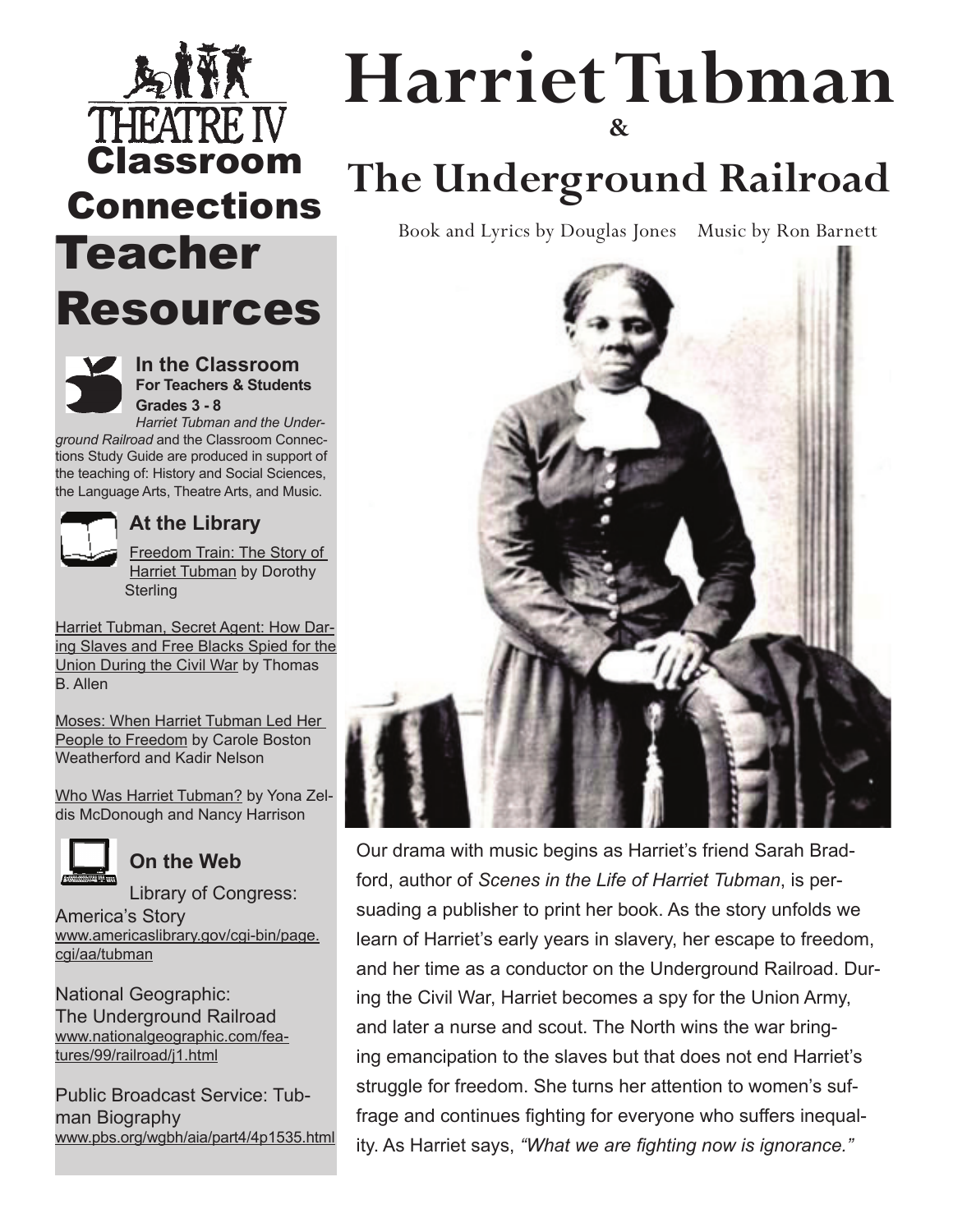# **Discovering Harriet Tubman**



Portrait of Harriet Tubman Credit: "Portrait of Harriet Tubman." Courtesy of the Moorland-Spingarn Research Center, Howard University.

Setting out with her two brothers, traveling by night with the North Star in the sky as their guide, Tubman reached Philadelphia alone. Her brothers had become frightened and turned back.

In Philadelphia, Tubman joined the Abolitionist Movement and became a conductor on the Underground Railroad, a secret network of safe houses where runaway slaves could stay on their journey north to freedom. Over the course of 10 years, and at great personal risk, Tubman made 19 trips to Maryland and helped 300 people escape to freedom along the Underground Railroad.

During the Civil War (1860 – 1865), Tubman was a scout, spy, and nurse for the federal forces in South Carolina and, in 1863, became the first woman in American history to originate and lead a combat unit in an armed assault.

After the war, Tubman continued the struggle for freedom as a leader in the suffrage movement. She died on March 10, 1913 in Auburn, New York and was buried with military honors.

#### **Questions to Consider:**

1. Why do you think Harriet's brothers turned back when they decided to escape? Why would choosing to escape have been such a difficult decision for a slave?

2. Harriet Tubman lived from 1820 - 1913, a time of great changes. In what ways do you think this time in history would have been different if she had never lived?

3. Using the information above, create a timeline of important events in Harriet Tubman's life. Add boxes if you need to.



Harriet Tubman, an icon of American history, was an illiterate runaway slave who became known as the *"Moses of her people."* 

Born into slavery around 1820 in Dorchester County, Maryland, she was one of eleven children and named Araminta by her parents, Harriet and Benjamin Ross.

In 1844, Araminta Ross married John Tubman, a free Blackman. She took his last name and changed her first name to Harriet.

In 1849, Harriet Tubman, worried that she and the other slaves on the plantation were going to be sold, decided to run away. Tubman believed she had two choices: freedom or death.

### **Vocabulary**

*plantation* **(noun): an agricultural estate (large farm) cared for by laborers.**

*Underground Railroad* **(noun): A secret network of cooperation whereby slaves were helped to reach the North or Canada, where they could be free.**

*abolitionist* **(noun): A person in favor of abolishing (getting rid of) slavery.**

### **Challenge Think About It:**

Abolitionists who ran the Underground Railroad system were following their personal beliefs instead of their country's laws. Throughout history, people have used passive and nonviolent disobedience to protest laws and enact change. In your opinion, is *civil disobedience* ever justified? Why or why not?

Set the Stage for Learning™ Theatre IV, Richmond, VA www.TheatreIV.org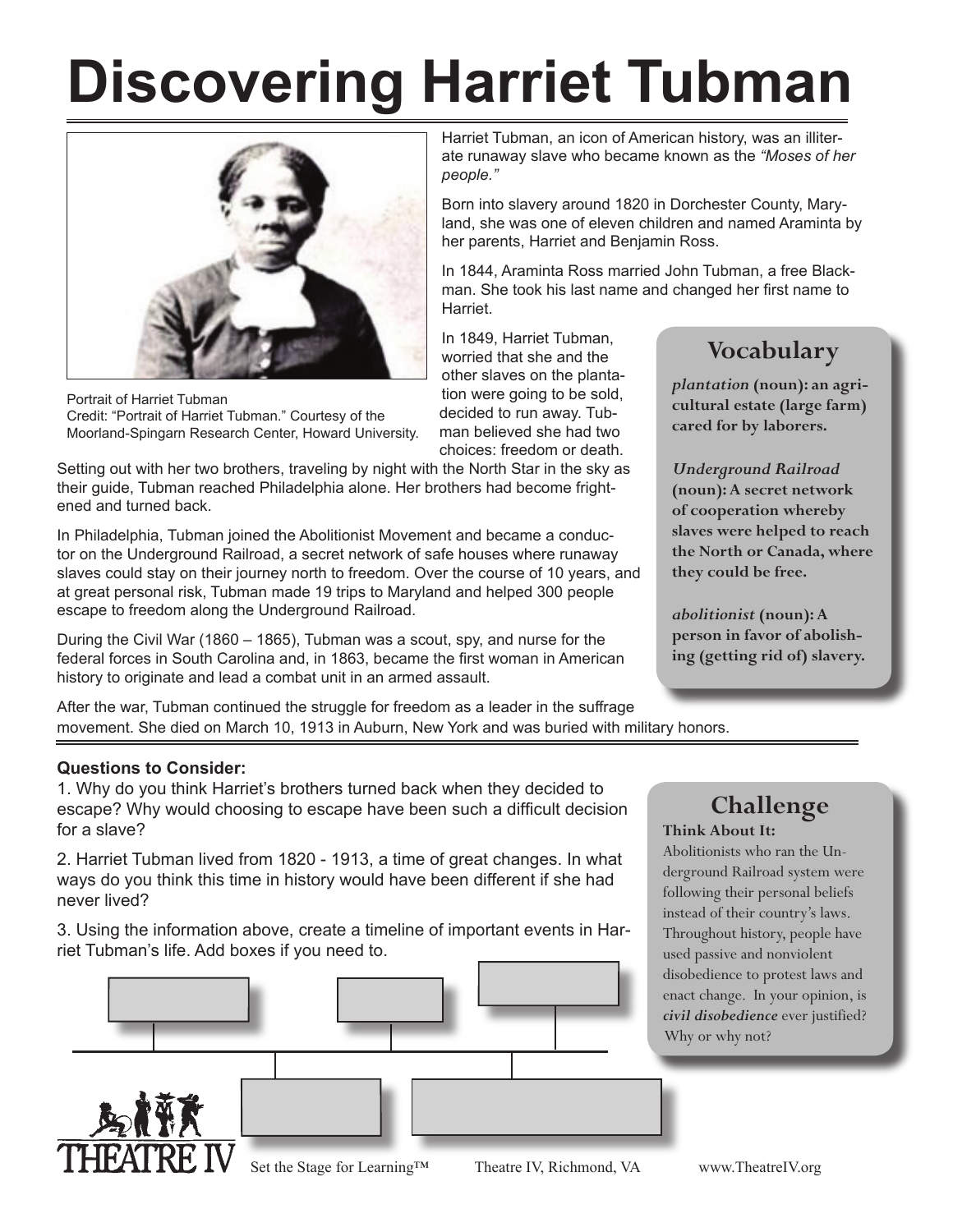# An Acrostic Full of Character!

An acrostic is a type of poem that describes something (in this case a character from the play *Harriet Tubman and the Underground Railroad*) by using each of the letters in the word as the beginning of a line of poetry. For example, an acrostic about America might read:

Majesty in its purple mountains vou've learned about her.  $\rm A$ merica is a wonderful nation! $\rm I$ 

For resources on sharing and creating poetry with children, visit:

www.poetryfoundation.org and the her people.

Apple Pie from ear to ear! Write your own acrostic about Harriet Tubman, based on what



 With a partner, discuss which of the following statements best characterizes HarrietTubman. Justify your choice:

 a. She was a strong leader who was not afraid to face danger to 

- b. She was an avid abolitionist who lived in the North.
- c. She was an obedient servant and loved her masters.
- d. She was in favor of states' rights over freedom for slaves.

What traits did Harriet Tubman possess? Do you have any traits in common with her? Use the venn diagram below to compare your personality and Harriet's personality.

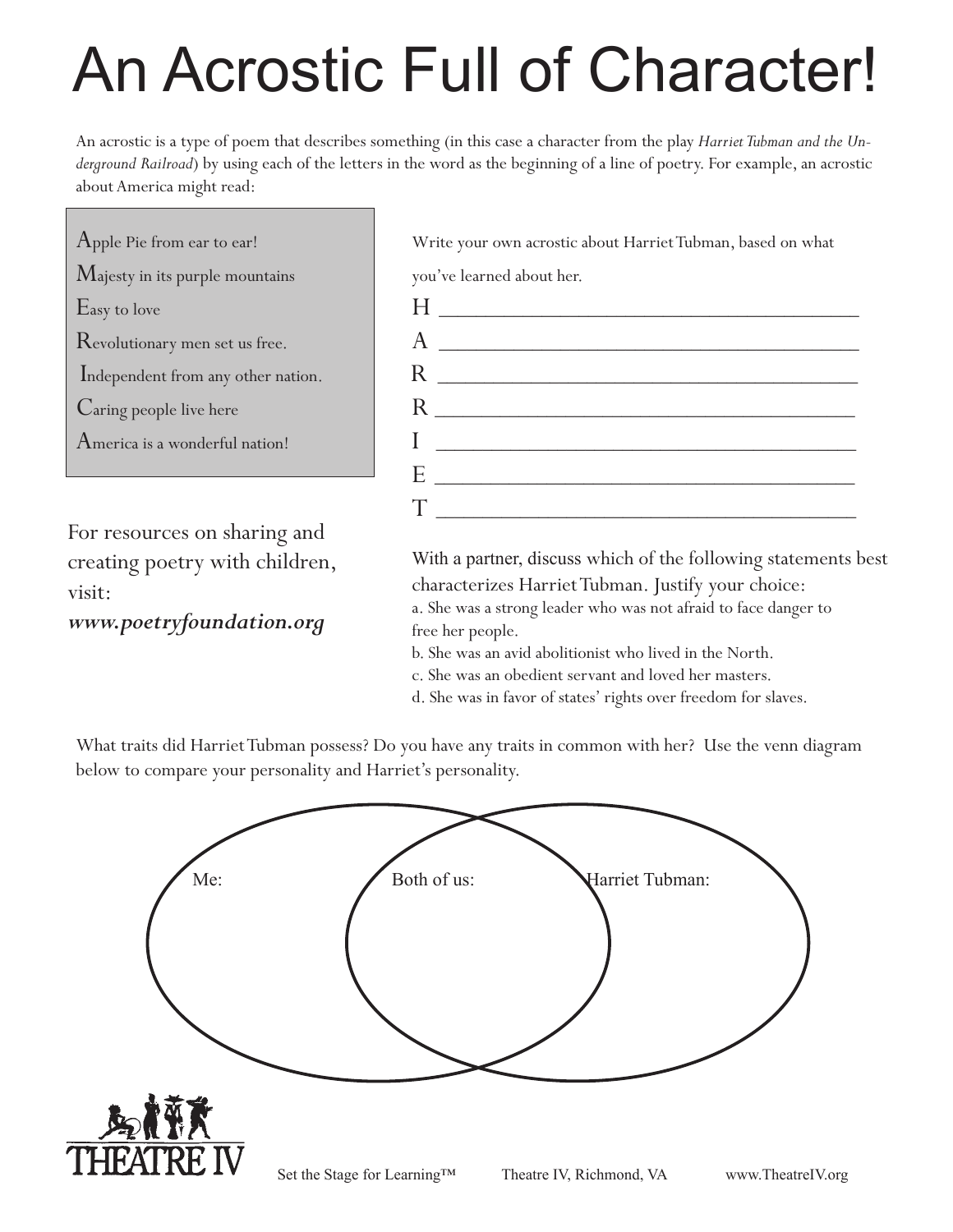# **Now and Then**

This play was set in the mid-1800's. Everyday life has changed in many ways since then. Classify the objects below in the "T" chart according to whether they'd be found at the time the play was set, or in today's world.





Now Then







### **Challenge**

Read about life during the 1800's. In what ways was it different than today's world? Write a paragraph describing all the ways your life would be different if you had lived back then.

# Extend It!

If you could travel back to the 1800's, what one item from today's world would you take to give to Harriet Tubman to help her? Justify your choice.



Set the Stage for Learning™ Theatre IV, Richmond, VA www.TheatreIV.org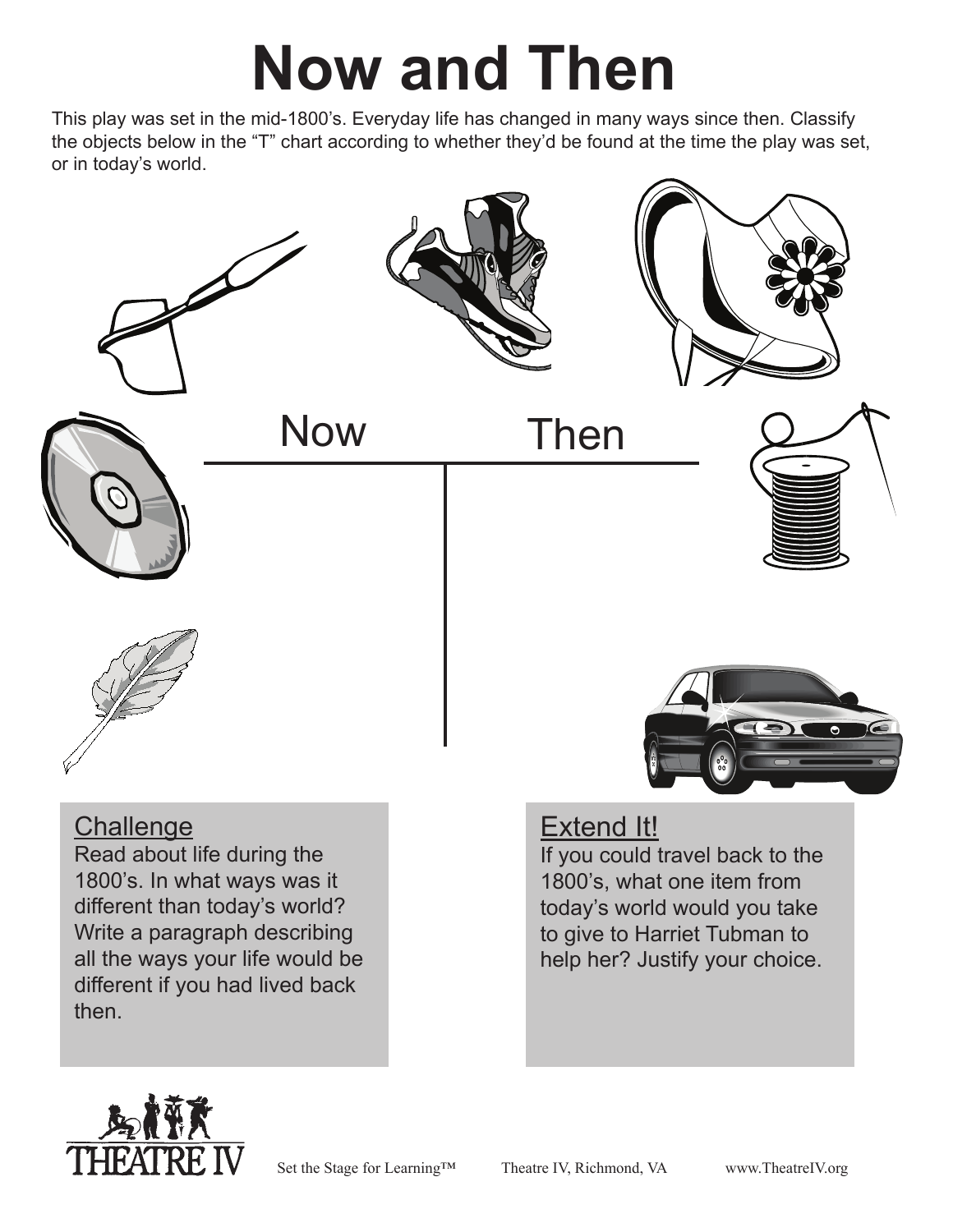# **Social Studies: Lyrics as Primary Sources**

### Easy Activity:

Read (or sing) the lyrics below with your students, and discuss how music played an important role in communication along the Underground Railroad.

Challenge Activity:

Read the lyrics below and discuss. What do you think is meant by "drinking gourd" and "old man" in the song? Think about the imagery in this song and illustrate the scene that comes to mind.

Extra Challenge:

Read the lyrics below. Think about the changes our society has seen since this was written. List some of these changes.

Then, talk to your parents or other adults about changes they have witnessed in their lifetimes. Write a journal entry predicting how life may change during your lifetime.

## **Follow the Drinking Gourd**

*Follow the drinking gourd, Follow the drinking gourd, For the old man is waiting For to carry you to freedom If you follow the drinking gourd.*

*When the sun comes back, And the first Quail calls, Follow the drinking gourd, For the old man is waiting For to carry you to freedom If you follow the drinking gourd.*

*The riverbank will make a very good road, The dead trees show you the way. Left foot, peg foot traveling on, Following the drinking gourd.*

*The river ends between two hills, Follow the drinking gourd, There's another river on the other side, Follow the drinking gourd.*

*When the great big river meets the little river, Follow the drinking gourd. For the old man is waiting For to carry you to freedom If you follow the drinking gourd.*

### **Test Your Harriet Knowledge**

1. By reading this selection, it is reasonable to assume that slaves used this song to

a. pray

- b. tell a nice story
- c. send messages and "maps" to one another

2. According to the selection, what makes a very good road?

- a. the valley
- b. the riverbank
- c. the big river

3. Instead of maps, escaped slaves probably used

- $\overline{\phantom{a}}$  . The set of  $\overline{\phantom{a}}$ a. landmarks and stars to guide them
- b. a compass to guide them
- c. a GPS system to guide them

4. When the selection refers to "freedom," what did that mean to the slaves who escaped?

- a. the Statue of Liberty in New York
- b. the Northern states and Canada
- c. a "safe house" along the railroad
- 5. Why was Harriet referred to as a "conductor?"
- a. She was like a lightening rod.
- b. She worked the railway, conducting passengers.

c. She led slaves to freedom on the Underground Railroad.